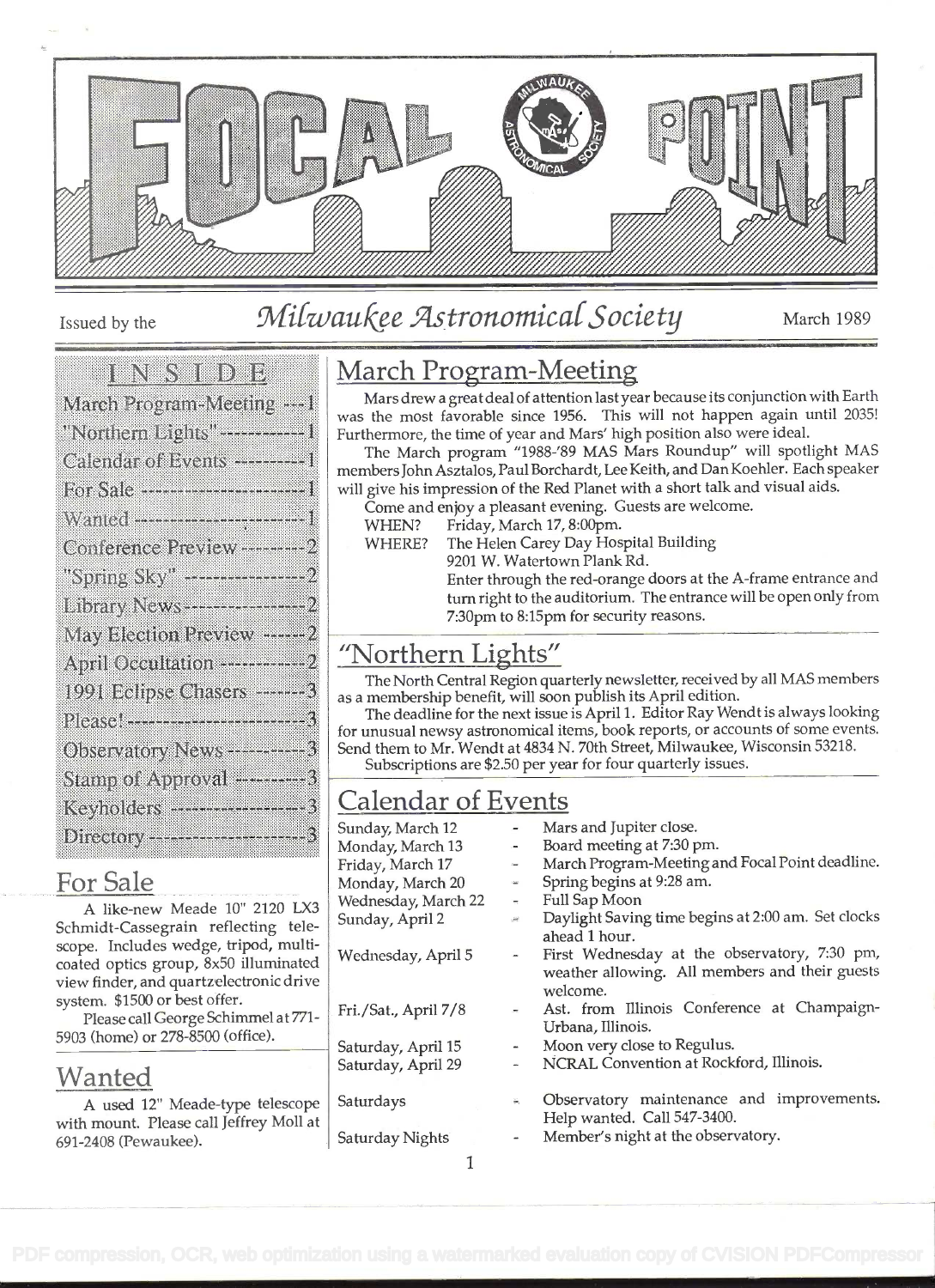#### Conference Preview

The Astronomy Society at the University of Illinois will be hosting the Astronomy from Illinois Conference on the campus of the University of Illinois in Champaign-Urbana.

The conference, to be held Friday and Saturday, April 7 and 8, 1989, will feature Dr. Clyde Tombaugh who discovered planet Pluto in 1930. He will discuss the methods and equipment used in his search for the elusive object. Pluto will be observed.

The conference will also feature amateur and professional papers, tours, observing through the 12-inch refractor, a flea market, and other good things usually offered at this type of event.<br>Complete information and

Complete information registration forms can be obtained by writing to Astronomical Society, 349 Astronomy Building, 1011 Springfield Avenue, Urbana, Illinois 61801. You may call Mike Svek at (217) 367-4574, or Ed Murphy at (217) 344-3825.

Your Focal Point editor has a packet copy. Call 933-3052 if you need immediate information.

Champaign-Urbana is approximately 225 miles south of Milwaukee.

#### May Election Preview

Society board members and officers govern the society and determine how its funds are used.

The annual election of Society officers and board members will take place at the May Program-Election meeting, Friday, May 19.

There will be four board vacancies and an election for officers.

Board members serve three-year terms. All MAS members in good standing are eligible. Vacancies are filled by elected volunteers, nominees, or recommended consenting volunteers.

Please call President Richard Wiesen at 781-4757 if you'd like your name on the slate.

#### "The Spring Sky"

That is the title of an astronomy course being offered to the general public by the University of Wisconsin-Milwaukee Center for Continuing Engineering Education. It begins March 28, 1989 and runs for 5 Tuesdays from 7:00 to 9:00 pm.

The course, in general, includes topics covering telescopes and other astronomical instruments, the solar system, the heavens through the naked eye, new discoveries, stars, galaxies, "Big Bang", astrophotography, and several theories.

The well qualified instructor is John Harmon, director of the Manfred Olson Planetarium. The classroom is the planetarium at 1902 E. Kenwood Blvd. The fee is \$55 for adults, \$30 for each teenager from the adult's immediate family. One CEU is awarded for completion.

For full details and a registration form, write the Non-Credit Registration Office - UW/Milwaukee, 929 North Sixth Street, Milwaukee, Wisconsin 53203, or call 227-3122. The program number is 8757.

#### Library News by Sally Waraczynski

Why is the MAS Double Star Club named for S. W. Burnham? How does beer figure in the careers of William Herschel and several other astronomers? What telescope was so long, the observer had to telephone instructions to the controller on the other end? Did Syrtis Major once have a "twin" formation on Mars? "The Astronomical Scrapbook: Skywatchers. Pioneers and Seekers in Astronomy" is <sup>a</sup>compilation of articles by the late Joseph Ashbrook which were published in Sky & Telescope magazine over a period of 23 years. Ashbrook's research uncovered fascinating bits of history and biographical material on the great, near-great, and "invisible" astronomers of the past and how they influenced the science for better or, sometimes, worse!

"On the Moon with Apollo 16: A Guidebook to the Descartes Region" by Gene Simmons (NASA, 1972) has been donated by LeRoy Simandi. This manual was intended to be studied beforehand and used in conjunction with television coverage of the mission. It describes in detail the geography of the landing site and routes for the Lunar Rover excursions; the equipment; and the science experiments to be conducted on the lunar surface and from orbit. No matter that the days of Apollo are long over; there is a great deal of background information here for the space buff, lunar observer, and anyone wondering how scientists gather information from remote sources.

#### April Occultations by Gerry Samolyk

On Saturday evening April 8, the Moon will make another passage through the Pleiades (M45) star cluster. This will be the only favorable event of this type in 1989. The first contact will occur with the Sun 8 degrees below the horizon and will continue until the 12% sunlit moon is only 7 degrees up (about 10:30 CDT).

This passage will take place in the Northern part of the cluster and will include stars from 4.2 - 11.5 mag. The Earthshine may make it difficult to time the fainter stars so observers with large telescopes are encouraged to bring them for this event.

On the following Thursday, April 13, a graze of SAO 80354 will occur on the North limb of the 61% sunlit moon, 16 degrees off the cusp on the dark limb. The star is a 6.8 - 8.3 double. We will concentrate on the 6.8 component but observers are encouraged to record contacts of the 8.3 if possible.

More information on both of these events will be available at the First Wednesday meeting on April 5 at the Observatory.

**FIGHT LIGHT POLLUTION - Use candles!**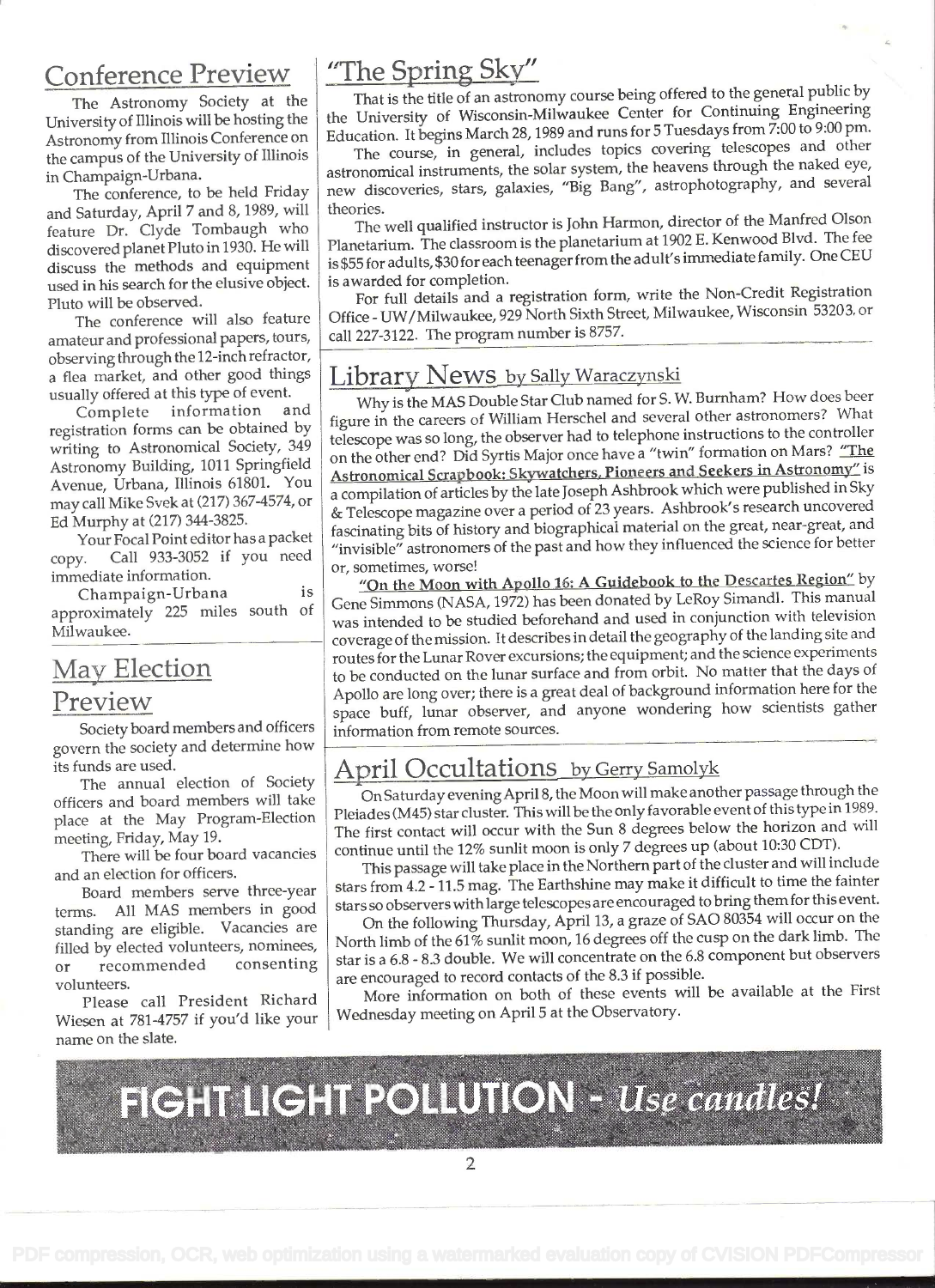#### 1991 Eclipse Chasers

1991 Eclipse Chasers must act NOW to join the expedition to view the 6 minute 56 second total eclipse of thee Sun on July 11, 1991! Act as soon as you receive this notice.

The expedition will observe from La Paz, Mexico on the Baja Peninsula from a reserved 3 acre site. There is a 90%+ chance for clear skies. The cost for MAS members is estimated at \$1100 to \$1175 per person which includes coach airfare from Chicago to La Paz and back, four nights at a fine hotel, six meals, and transport to and from the eclipse site.

For full details and reservation availability, call Dr. Richard Wiesen at 781-4757.

#### Keyholders

| Mar 11            | <b>Terry Ross</b>     | 784-2093 |                           |
|-------------------|-----------------------|----------|---------------------------|
| Mar 18            | Gerry Samolyk         | 475-9418 | $\boldsymbol{\mathsf{N}}$ |
| Mar <sub>25</sub> | Tom Schmidtkunz       | 784-0253 | is l                      |
| Apr 1             | Peter Smitka          | 785-0926 | of t                      |
| Apr 8             | Virgil Tangney        | 327-7976 | ast                       |
| Apr 15            | <b>Jim Toeller</b>    | 352-7144 | Th<br>tel                 |
| Apr 22            | <b>Richard Wiesen</b> | 781-4757 |                           |
| Apr 29            | <b>John Asztalos</b>  | 547-3400 | Co                        |
| May 6             | Frank Roldan          | 423-0210 | $\alpha$ <sub>f</sub>     |

#### Please!

Your Focal Point editors would appreciate receiving your items by deadline time, which is the same date as the Program-Meeting (the third Friday of the month). Please include who, what, when, where, why, and how with your article(s).

Trying to contact people for information can be difficult.

Thank you.

#### Observatory News

Gerry Samolyk is back with us! He will continue as observatory Director, and John Asztalos will act as assistant director. Many thanks to Paul Borchardt for helping out during Gerry's absence.

Thanks to Nick Nichols for plowing snow from the parking lots.

When that old guy and his sidekick Frosty finally decide to leave, work will again resume. The patrol camera needs some work and the A-dome needs flashing for starters.

Some cleaning should be done, since tours will be offered on two Fridays of March, April, and May. Tours for youngsters should be accompanied by one adult per five children. A nominal charge is made for tours. Call Dan Koehier for details (662-2987). Volunteers to assist at these tours are welcome.

#### Wanted - Your Stamp of Approval!

Paul A. Vanden Bout, director of the National Radio Astronomy Observatory, is leading an attempt to encourage the U.S. Postal Service to issue a stamp in honor of the Very Large Array radio telescope. It is hoped that you will agree that such an astronomically orientated U. S. commemorative postage stamp is long overdue. The last such stamp was issued in 1948 to commemorate the Mt. Palomar 200-inch telescope.

An important part of the effort is to convince the Citizens Stamp Advisory Committee that a broad base of support exists for a VLA commemorative stamp.

Your help would be appreciated. If you support the effort, please send a letter of endorsement directly to:

> Citizens Stamp Advisory Committee Stamp Information Branch 475 L'Enfant Plaza Washington, DC 20260

#### Directory

| $\frac{1}{2}$ |                                                    |  |
|---------------|----------------------------------------------------|--|
|               |                                                    |  |
|               |                                                    |  |
|               |                                                    |  |
|               |                                                    |  |
|               |                                                    |  |
|               |                                                    |  |
|               |                                                    |  |
|               |                                                    |  |
|               |                                                    |  |
|               |                                                    |  |
|               | 4201 W. Highland Blvd.                             |  |
|               | Milwaukee, Wisconsin 53208                         |  |
|               | MAS Observatory 18850 W. Observatory Road 542-9071 |  |
|               | New Berlin, Wisconsin                              |  |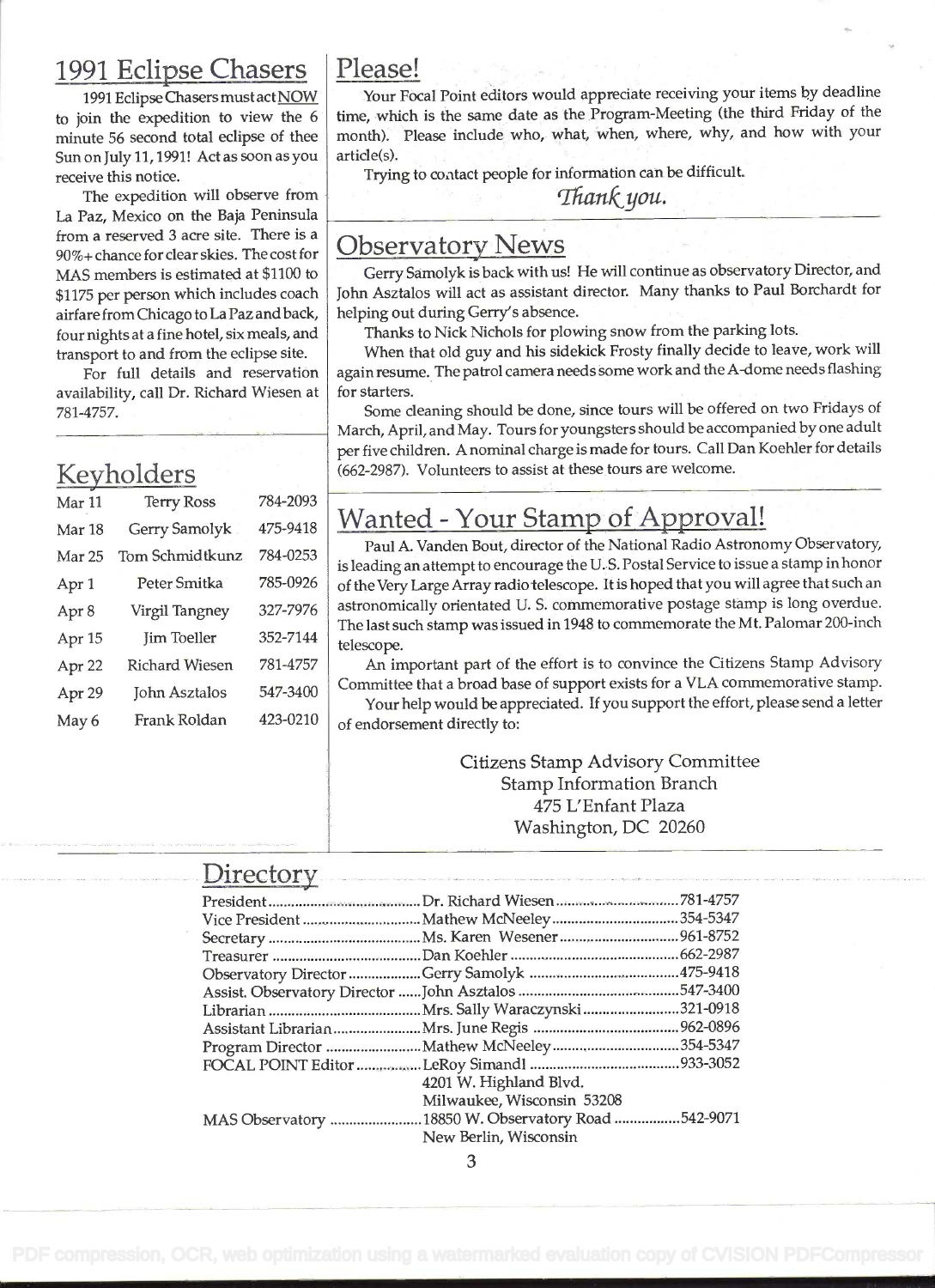

# Orion Nebula